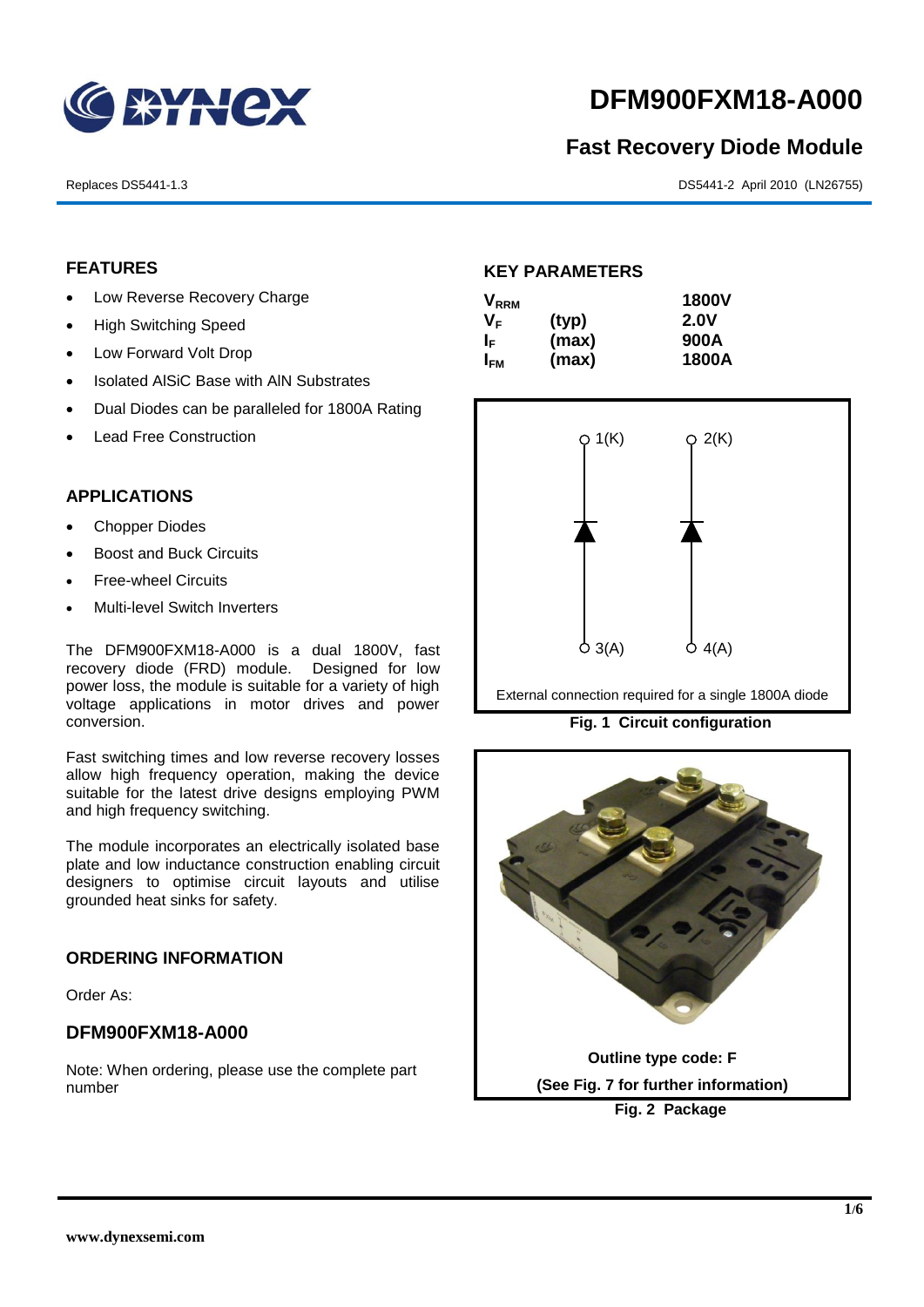# **ABSOLUTE MAXIMUM RATINGS**

Stresses above those listed under 'Absolute Maximum Ratings' may cause permanent damage to the device. In extreme conditions, as with all semiconductors, this may include potentially hazardous rupture of the package. Appropriate safety precautions should always be followed. Exposure to Absolute Maximum Ratings may affect device reliability.

#### **Tcase = 25°C unless stated otherwise**

| Symbol                  | <b>Parameter</b>                  | <b>Test Conditions</b>                                      | Max. | <b>Units</b> |
|-------------------------|-----------------------------------|-------------------------------------------------------------|------|--------------|
| <b>V<sub>RRM</sub></b>  | Repetitive peak reverse voltage   | $T_i = 125$ °C                                              | 1800 | V            |
| $\mathsf{I}_\mathsf{F}$ | Forward current (per arm)         | DC, $T_{\text{case}} = 75^{\circ}$ C, $T_i = 125^{\circ}$ C | 900  | A            |
| $I_{FM}$                | Max. forward current              | $T_{\text{case}} = 110^{\circ}C, t_{p} = 1ms$               | 1800 | A            |
| $I^2t$                  | $I2t$ value fuse current rating   | $V_R = 0$ , $t_p = 10$ ms, $T_i = 125$ °C                   | 270  | $kA^2s$      |
| $P_{max}$               | Max. transistor power dissipation | $T_{\text{case}} = 25^{\circ}C$ , $T_i = 125^{\circ}C$      | 3700 | W            |
| V <sub>isol</sub>       | Isolation voltage - per module    | Commoned terminals to base plate.<br>AC RMS, 1 min, 50Hz    | 4000 | V            |
| $Q_{PD}$                | Partial discharge - per module    | IEC1287, $V_1$ = 1900V, $V_2$ = 1400V, 50Hz RMS             | 10   | pС           |

# **THERMAL AND MECHANICAL RATINGS**

| Internal insulation material:     | AIN              |
|-----------------------------------|------------------|
| Baseplate material:               | <b>AISiC</b>     |
| Creepage distance:                | 20 <sub>mm</sub> |
| Clearance:                        | 10 <sub>mm</sub> |
| CTI (Comparative Tracking Index): | 350              |

| Symbol                  | <b>Parameter</b>                                      | <b>Test Conditions</b>                        | Min | Typ. | Max | <b>Units</b>    |
|-------------------------|-------------------------------------------------------|-----------------------------------------------|-----|------|-----|-----------------|
| $R_{th(j-c)}$           | Thermal resistance (per arm)                          | Continuous dissipation – junction<br>to case  |     | ٠    | 27  | °C/kW           |
| $R_{th(c-h)}$           | Thermal resistance -<br>case to heatsink (per module) | Mounting torque 5Nm<br>(with mounting grease) |     | ۰    | 8   | °C/kW           |
| $\mathsf{T}_\mathsf{i}$ | Junction temperature                                  |                                               |     | ٠    | 125 | $\rm ^{\circ}C$ |
| $T_{\text{stg}}$        | Storage temperature range                             |                                               | -40 | ٠    | 125 | $^{\circ}C$     |
|                         |                                                       | Mounting – M6                                 |     | -    | 5   | <b>Nm</b>       |
| <b>Screw Torque</b>     |                                                       | Electrical connections - M8                   |     | ٠    | 10  | <b>Nm</b>       |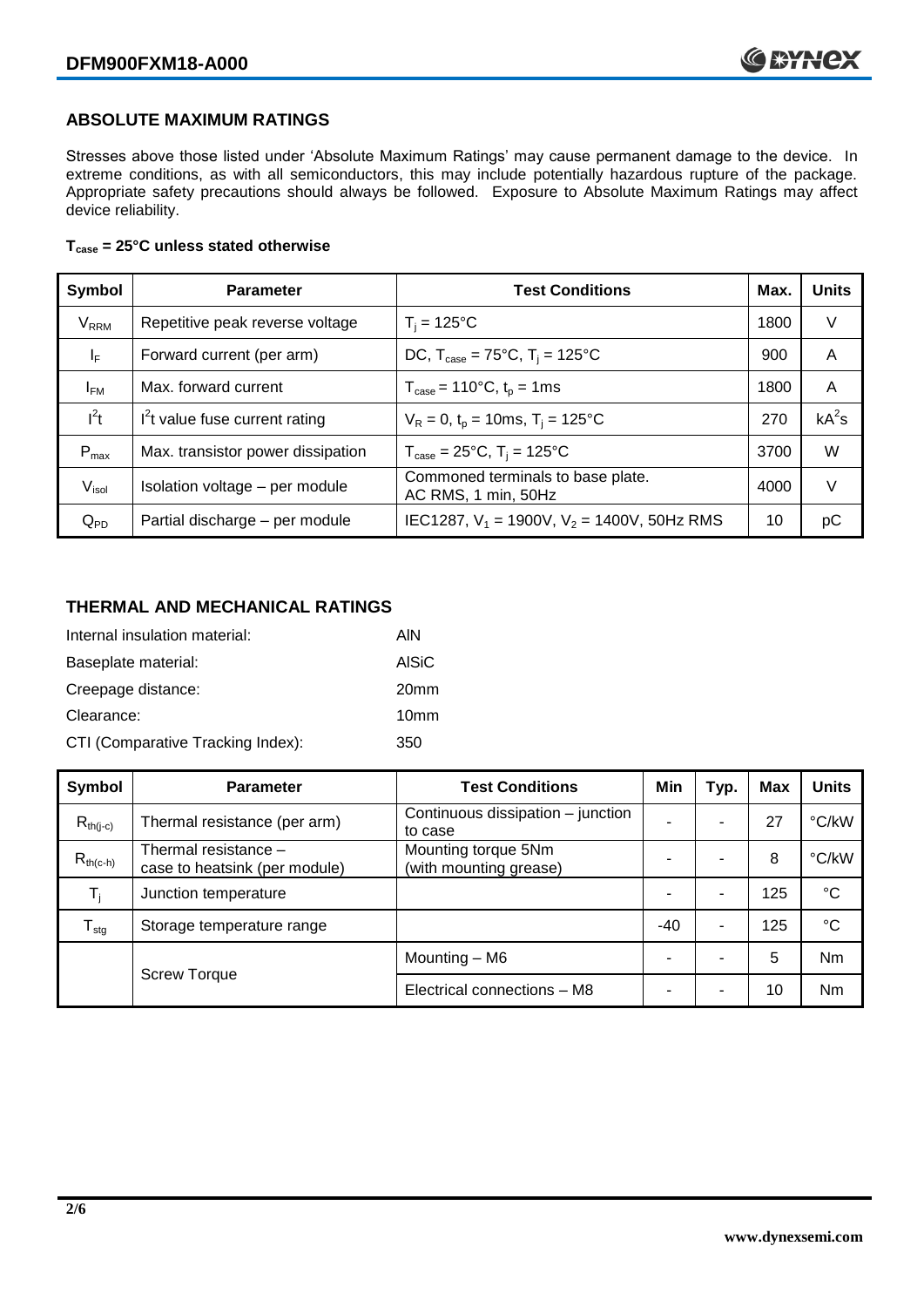# **STATIC ELECTRICAL CHARACTERISTICS – PER ARM**

# **Tcase = 25°C unless stated otherwise.**

| Symbol          | <b>Parameter</b>     | <b>Test Conditions</b>                 | Min | Typ | <b>Max</b> | <b>Units</b> |
|-----------------|----------------------|----------------------------------------|-----|-----|------------|--------------|
| <sup>I</sup> RM | Peak reverse current | $V_R = 1800V$ , T <sub>i</sub> = 125°C |     |     | 15         | mA           |
| $V_F$           | Forward voltage      | $I_F = 900A$                           |     | 2.0 | 2.3        | v            |
|                 |                      | $I_F = 900A$ , $T_i = 125^{\circ}C$    |     | 2.0 | 2.3        | v            |
| Lм              | Inductance           |                                        |     | 20  |            | nH           |

# **STATIC ELECTRICAL CHARACTERISTICS**

### **Tcase = 25°C unless stated otherwise.**

| <b>Symbol</b> | <b>Parameter</b>                                        | <b>Test Conditions</b> | Min | тур       | Max | <b>Units</b> |
|---------------|---------------------------------------------------------|------------------------|-----|-----------|-----|--------------|
| Lм            | Module inductance<br>(externally connected in parallel) |                        |     | 15<br>ں ا |     | nH           |

# **DYNAMIC ELECTRICAL CHARACTERISTICS – PER ARM**

### **Tcase = 25°C unless stated otherwise**

| Symbol          | <b>Parameter</b>              | <b>Test Conditions</b>  | Min | Typ. | Max | <b>Units</b> |
|-----------------|-------------------------------|-------------------------|-----|------|-----|--------------|
| $Q_{rr}$        | Reverse recovery charge       | $I_F = 900A$            |     | 240  |     | μC           |
| 1 <sub>rr</sub> | Peak reverse recovery current | $V_R = 900V$            |     | 660  |     | Α            |
| $E_{rec}$       | Reverse recovery energy       | $dl_F/dt = 6000A/\mu s$ |     | 180  |     | mJ           |

# **Tcase = 125°C unless stated otherwise**

| Symbol    | <b>Parameter</b>              | <b>Test Conditions</b>  | Min | Typ. | Max | Units |
|-----------|-------------------------------|-------------------------|-----|------|-----|-------|
| $Q_{rr}$  | Reverse recovery charge       | $I_F = 900A$            |     | 410  |     | μC    |
| - Irr     | Peak reverse recovery current | $V_R = 900V$            |     | 765  |     | Α     |
| $E_{rec}$ | Reverse recovery energy       | $dl_F/dt = 6000A/\mu s$ |     | 270  |     | mJ    |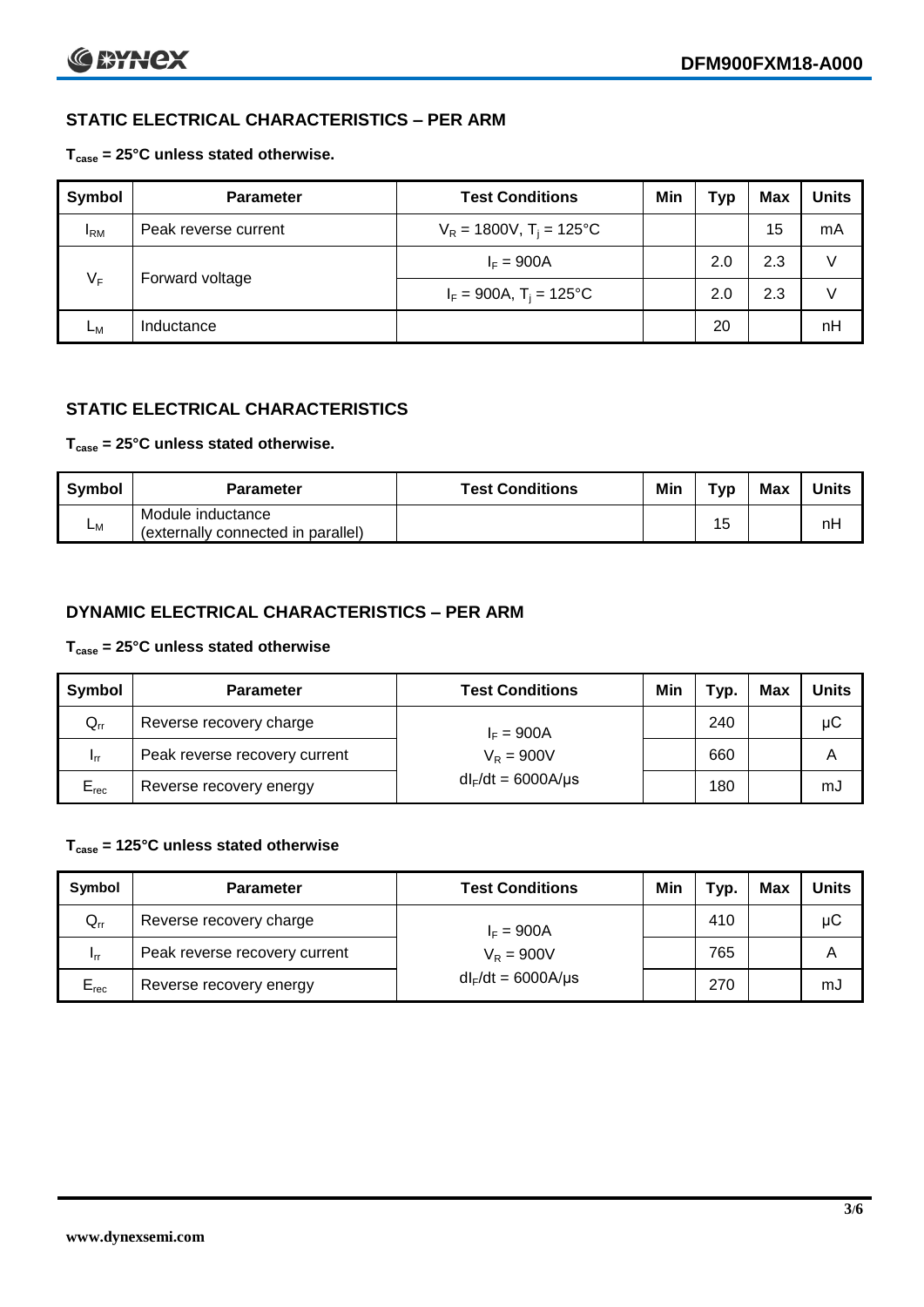

Fig. 5 DC Current rating vs case temperature **Fig. 6 RBSOA**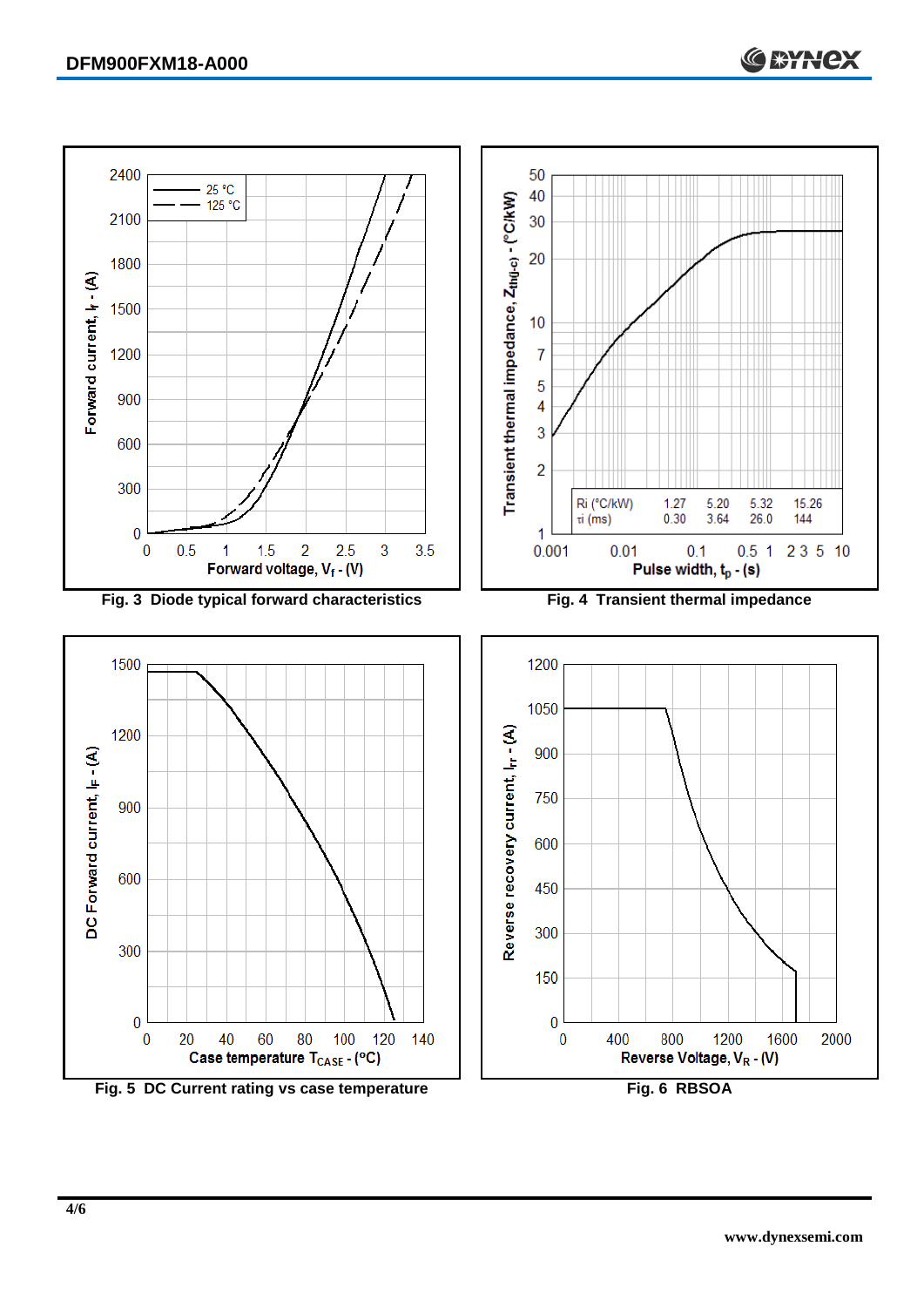



# **PACKAGE DETAILS**

For further package information, please visit our website or contact Customer Services. All dimensions in mm, unless stated otherwise. **DO NOT SCALE.**